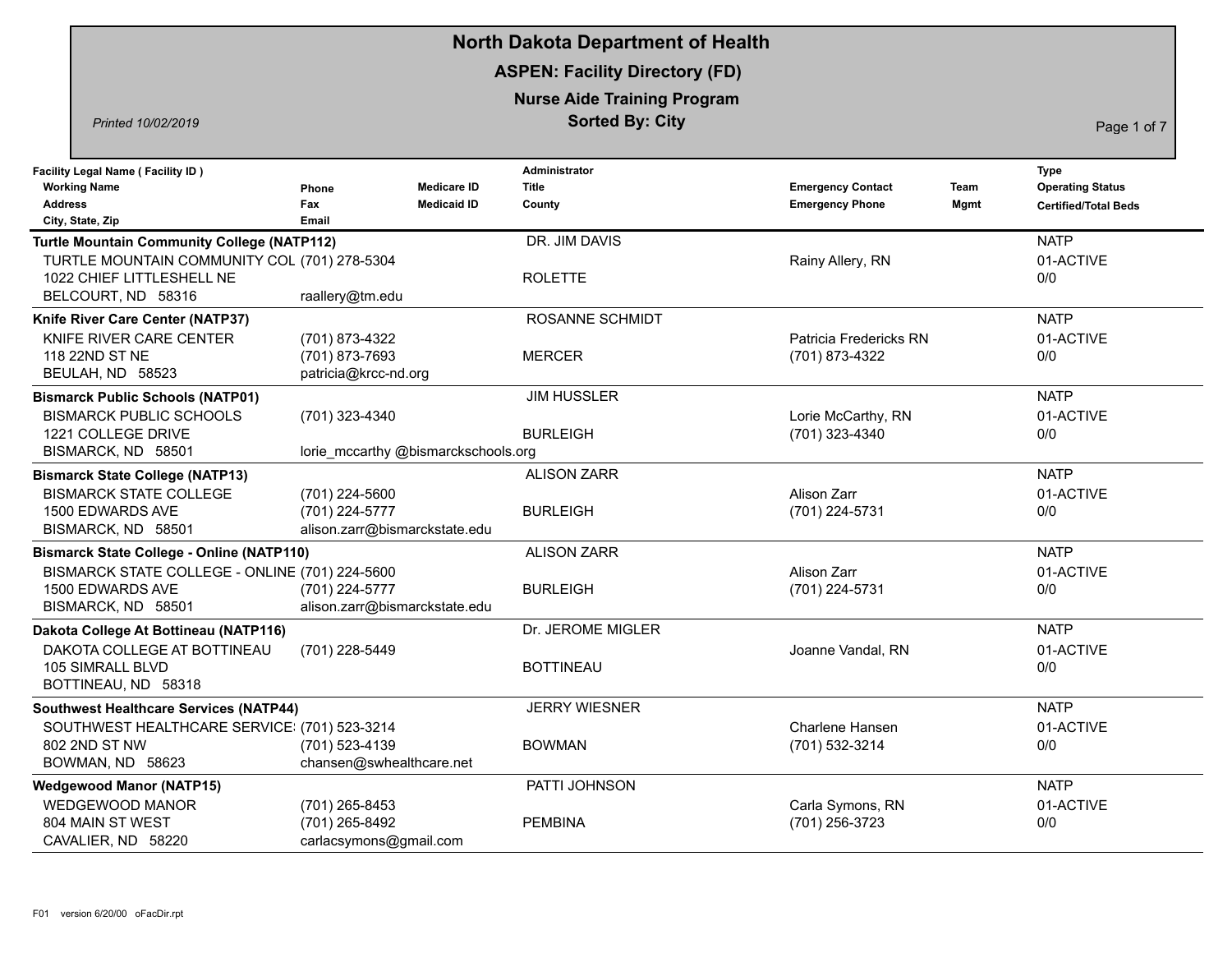|                                                                                                       |                                                              |                                          | <b>North Dakota Department of Health</b>                     |                                                    |              |                                                                |
|-------------------------------------------------------------------------------------------------------|--------------------------------------------------------------|------------------------------------------|--------------------------------------------------------------|----------------------------------------------------|--------------|----------------------------------------------------------------|
|                                                                                                       |                                                              |                                          | <b>ASPEN: Facility Directory (FD)</b>                        |                                                    |              |                                                                |
| Printed 10/02/2019                                                                                    |                                                              |                                          | <b>Nurse Aide Training Program</b><br><b>Sorted By: City</b> |                                                    |              | Page 2 of 7                                                    |
| <b>Facility Legal Name (Facility ID)</b><br><b>Working Name</b><br><b>Address</b><br>City, State, Zip | Phone<br>Fax<br>Email                                        | <b>Medicare ID</b><br><b>Medicaid ID</b> | <b>Administrator</b><br><b>Title</b><br>County               | <b>Emergency Contact</b><br><b>Emergency Phone</b> | Team<br>Mgmt | Type<br><b>Operating Status</b><br><b>Certified/Total Beds</b> |
| Lake Region State College (NATP53)                                                                    |                                                              |                                          | DAVE STEFFEN                                                 |                                                    |              | <b>NATP</b>                                                    |
| LAKE REGION STATE COLLEGE<br>1801 COLLEGE DRIVE N<br>DEVILS LAKE, ND 58301                            | (701) 662-1552<br>(701) 662-1570<br>kimberly.brown@Irsc.edu  |                                          | <b>RAMSEY</b>                                                | Kimberly Brown, RN<br>(701) 662-1636               |              | 01-ACTIVE<br>0/0                                               |
| Lake Region State College - Online TrainND Northeast (NATP118)                                        |                                                              |                                          | DAVE STEFFEN                                                 |                                                    |              | <b>NATP</b>                                                    |
| LAKE REGION STATE COLLEGE - ONL (701) 662-1636<br>1801 COLLEGE DRIVE NORTH<br>DEVILS LAKE, ND 58301   | kimberly.brown@ndus.edu                                      |                                          | <b>RAMSEY</b>                                                | Kimberly Brown, RN<br>$(701)$ 662-1636             |              | 01-ACTIVE<br>0/0                                               |
| <b>St Benedict's Health Center (NATP38)</b>                                                           |                                                              |                                          | JONATHAN FRANTSVOG                                           |                                                    |              | <b>NATP</b>                                                    |
| ST BENEDICT'S HEALTH CENTER<br>851 4TH AVENUE EAST<br>DICKINSON, ND 58601                             | (701) 456-7242<br>(701) 225-3947<br>amy.harris@bhshealth.org |                                          | <b>STARK</b>                                                 | Amy Harris, RN<br>(701) 456-7325                   |              | 01-ACTIVE<br>0/0                                               |
| St Luke's Home (NATP50)                                                                               |                                                              |                                          | <b>AMY KREIDT</b>                                            |                                                    |              | <b>NATP</b>                                                    |
| ST LUKE'S HOME<br>242 WEST 10TH ST<br>DICKINSON, ND 58601                                             | (701) 483-5000<br>(701) 483-5007                             |                                          | <b>STARK</b>                                                 | Chris Hassleu, RN<br>(701) 483-5000                |              | 01-ACTIVE<br>0/0                                               |
| Jacobson Memorial Hospital Care Center (NATP123)                                                      |                                                              |                                          | THEO STOLLER                                                 |                                                    |              | <b>NATP</b>                                                    |
| JACOBSON MEMORIAL HOSPITAL CAI (701) 584-2792<br>600 EAST ST NORTH<br>ELGIN, ND 58533                 |                                                              |                                          | <b>GRANT</b>                                                 | Christina Fandrich-Kuntz<br>(701) 584-2792         |              | 01-ACTIVE<br>0/0                                               |
| Nd State College Of Science, Skills & Technology (NATP05)                                             |                                                              |                                          | <b>JAN RUDISEL</b>                                           |                                                    |              | <b>NATP</b>                                                    |
| ND STATE COLLEGE OF SCIENCE, SK (701) 231-6900<br>1305 19TH AVE N<br>FARGO, ND 58102                  | (701) 231-6905<br>janice.rudisel@ndscs.edu                   |                                          | CASS                                                         | Jan Rudisel, RN (coord)<br>(701) 231-6900          |              | 01-ACTIVE<br>0/0                                               |
| <b>Bethany On University (NATP96)</b>                                                                 |                                                              |                                          | <b>SHAWN STUHAUG</b>                                         |                                                    |              | <b>NATP</b>                                                    |
| BETHANY ON UNIVERSITY<br>201 SOUTH UNIVERSITY DR<br>FARGO, ND 58103                                   | (701) 239-3523<br>dhummel@bethanynd.org                      |                                          | CASS                                                         | Dawn Hummel, RN<br>(701) 478-8908                  |              | 01-ACTIVE<br>0/0                                               |
| <b>DATA School of Nursing (NATP108)</b>                                                               |                                                              |                                          | JOHN TARLEY                                                  |                                                    |              | <b>NATP</b>                                                    |
| DATA SCHOOL OF NURSING<br>15 S 21TH ST<br>FARGO, ND 58103                                             | (701) 404-0809<br>jtarley52@gmail.com                        |                                          | CASS                                                         | Finda Kollie, RN<br>(701) 404-0809                 |              | 01-ACTIVE<br>0/0                                               |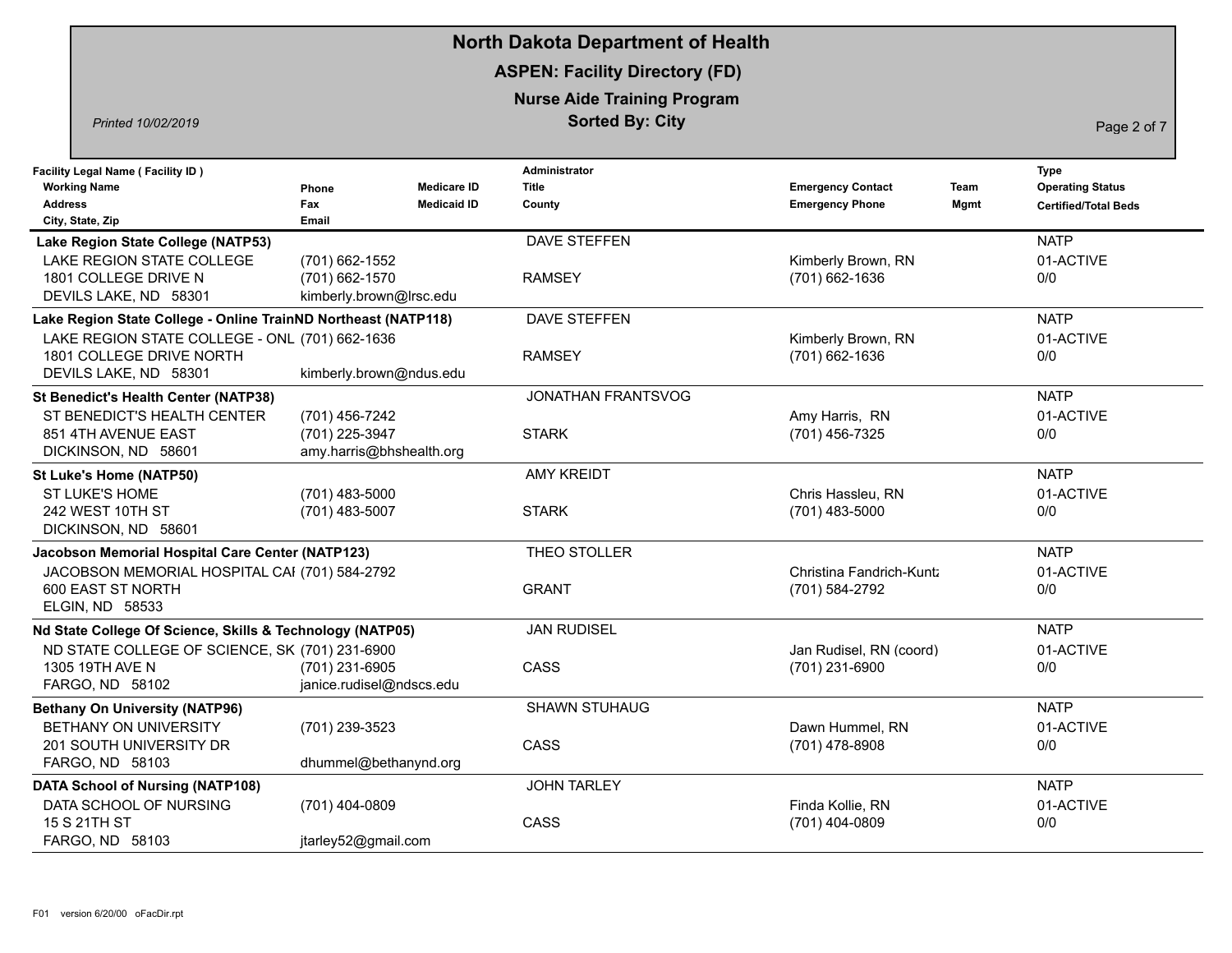|                                                                                                                                                |                                                                   | <b>North Dakota Department of Health</b>                     |                                                    |              |                                                                       |
|------------------------------------------------------------------------------------------------------------------------------------------------|-------------------------------------------------------------------|--------------------------------------------------------------|----------------------------------------------------|--------------|-----------------------------------------------------------------------|
|                                                                                                                                                |                                                                   | <b>ASPEN: Facility Directory (FD)</b>                        |                                                    |              |                                                                       |
| Printed 10/02/2019                                                                                                                             |                                                                   | <b>Nurse Aide Training Program</b><br><b>Sorted By: City</b> |                                                    |              | Page 3 of 7                                                           |
| <b>Facility Legal Name (Facility ID)</b><br><b>Working Name</b><br><b>Address</b><br>City, State, Zip                                          | <b>Medicare ID</b><br>Phone<br><b>Medicaid ID</b><br>Fax<br>Email | Administrator<br>Title<br>County                             | <b>Emergency Contact</b><br><b>Emergency Phone</b> | Team<br>Mgmt | <b>Type</b><br><b>Operating Status</b><br><b>Certified/Total Beds</b> |
| <b>Faith Homecare Professionals (NATP113)</b><br>FAITH HOMECARE PROFESSIONALS (701) 809-3394<br>304 25TH ST S<br>FARGO, ND 58103               | gayediggs@gmail.com                                               | ADA QUEE<br>CASS                                             | Louise Diggs-Gaye RN<br>(701) 850-9183             |              | <b>NATP</b><br>01-ACTIVE<br>0/0                                       |
| North Dakota College Of Science Online - Fargo (NATP114)<br>NORTH DAKOTA COLLEGE OF SCIEN((701) 231-6926<br>1305 19TH AVE N<br>FARGO, ND 58102 | janice.rudisel@ndscs.edu                                          | <b>TONY GRINDBERG</b><br>CASS                                | Janice Rudisel, RN<br>(701) 231-6926               |              | <b>NATP</b><br>01-ACTIVE<br>0/0                                       |
| <b>Refocus Health Llc (NATP119)</b><br><b>REFOCUS HEALTH LLC</b><br>2600 3RD AVE NORTH<br>FARGO, ND 58102                                      | (763) 614-4083                                                    | JOYCE KENNEDY<br>CASS                                        | Joyce Kennedy RN<br>$(763)$ 614-4083               |              | <b>NATP</b><br>01-ACTIVE<br>0/0                                       |
| Marian Manor Healthcare Center (NATP22)<br>MARIAN MANOR HEALTHCARE CENTI (701) 348-3107<br>604 ASH AVE EAST<br>GLEN ULLIN, ND 58631            | (701) 348-3080<br>lgerving@marianmanorhc.com                      | <b>SANDY GERVING</b><br><b>MORTON</b>                        | Loretta Gerving, RN<br>(701) 348-3107              |              | <b>NATP</b><br>01-ACTIVE<br>0/0                                       |
| North Valley Career & Technology Center (NATP25)<br>NORTH VALLEY CAREER & TECHNOL (701) 352-3705<br>1540 SCHOOL ROAD<br>GRAFTON, ND 58237      | theresa.hickman@k12.nd.us                                         | <b>MIKE HANSON</b><br><b>WALSH</b>                           | Mary Rudnik, RN<br>(701) 352-3705                  |              | <b>NATP</b><br>01-ACTIVE<br>0/0                                       |
| <b>Grand Forks Public Schools (NATP20)</b><br><b>GRAND FORKS PUBLIC SCHOOLS</b><br>2400 47TH AVE S<br>GRAND FORKS, ND 58201                    | (701) 746-2407<br>drowekamp240@mygfschools.org                    | <b>ERIC RIPLEY</b><br><b>GRAND FORKS</b>                     | DANI ROWEKAMP, RN<br>(701) 746-2407                |              | <b>NATP</b><br>01-ACTIVE<br>0/0                                       |
| <b>Woodside Village (NATP32)</b><br>WOODSIDE VILLAGE<br>4004 24TH AVENUE SOUTH<br>GRAND FORKS, ND 58201                                        | (701) 787-7831<br>(701) 787-7564<br>chindberg@valleymemorial.org  | <b>GARTH RYDLAND</b><br><b>GRAND FORKS</b>                   | Carra Hindberg RN<br>(701) 787-7831                |              | <b>NATP</b><br>01-ACTIVE<br>0/0                                       |
| <b>Valley Eldercare Center (NATP34)</b><br>VALLEY ELDERCARE CENTER<br>2900 14TH AVE SOUTH<br>GRAND FORKS, ND 58201                             | (701) 787-7952<br>(701) 780-7901<br>jhenschel@valleymemorial.org  | <b>GARTH RYDLAND</b><br><b>GRAND FORKS</b>                   | Jayme Henschel RN<br>(701) 787-7952                |              | <b>NATP</b><br>01-ACTIVE<br>0/0                                       |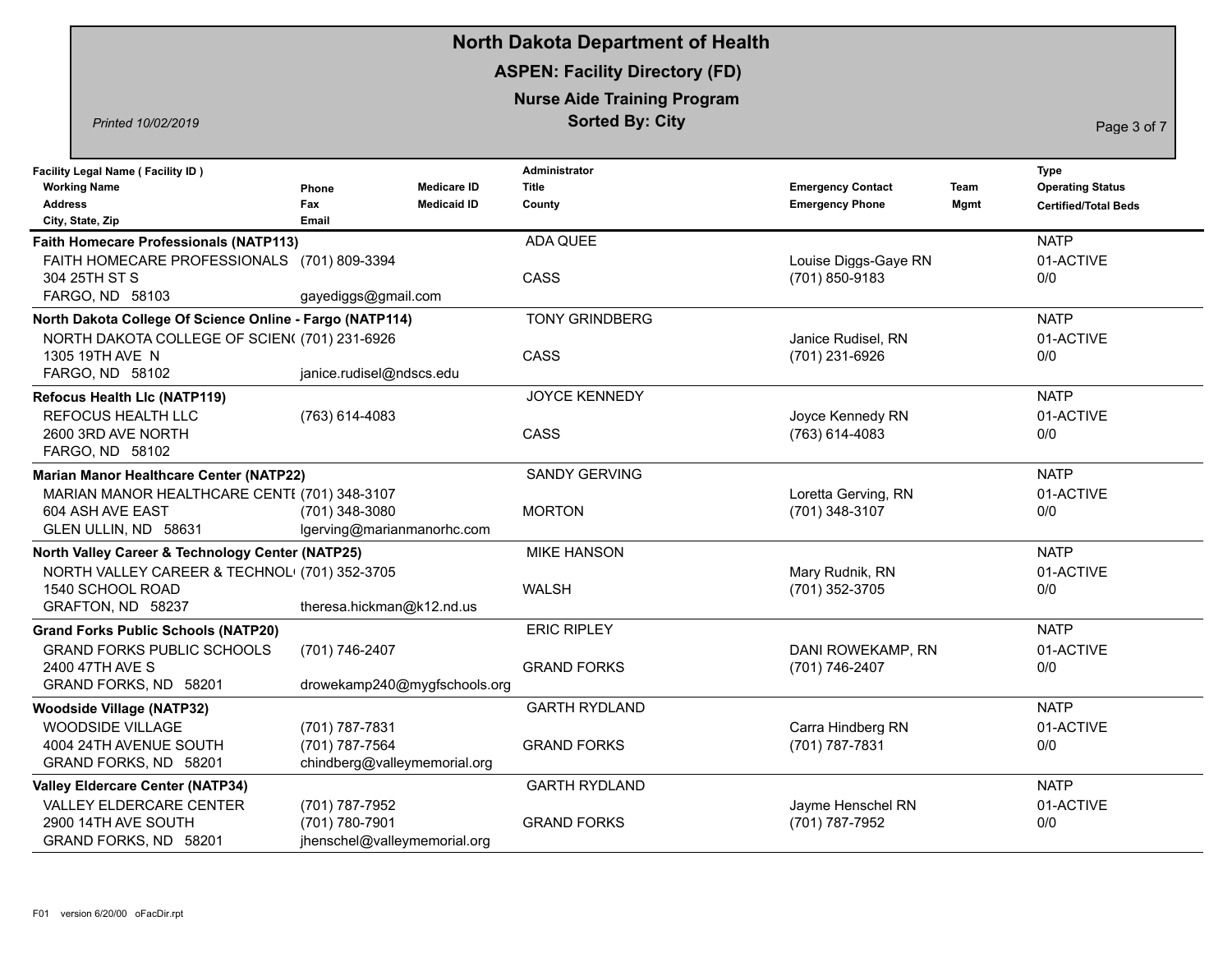|                                                                                                       |                                                            |                                          | <b>North Dakota Department of Health</b>                     |                                                    |              |                                                                |
|-------------------------------------------------------------------------------------------------------|------------------------------------------------------------|------------------------------------------|--------------------------------------------------------------|----------------------------------------------------|--------------|----------------------------------------------------------------|
|                                                                                                       |                                                            |                                          | <b>ASPEN: Facility Directory (FD)</b>                        |                                                    |              |                                                                |
| Printed 10/02/2019                                                                                    |                                                            |                                          | <b>Nurse Aide Training Program</b><br><b>Sorted By: City</b> |                                                    |              | Page 4 of 7                                                    |
| <b>Facility Legal Name (Facility ID)</b><br><b>Working Name</b><br><b>Address</b><br>City, State, Zip | <b>Phone</b><br>Fax<br>Email                               | <b>Medicare ID</b><br><b>Medicaid ID</b> | Administrator<br>Title<br>County                             | <b>Emergency Contact</b><br><b>Emergency Phone</b> | Team<br>Mgmt | Type<br><b>Operating Status</b><br><b>Certified/Total Beds</b> |
| <b>St Gerard's Community of Care (NATP49)</b>                                                         |                                                            |                                          | <b>JILL FOERTSCH</b>                                         |                                                    |              | <b>NATP</b>                                                    |
| ST GERARD'S COMMUNITY OF CARE (701) 242-7891<br>613 1ST AVENUE SW<br>HANKINSON, ND 58041              | (701) 242-7896<br>stgerard@rrt.net                         |                                          | <b>RICHLAND</b>                                              | Ashley Hernandez, RN<br>(701) 242-7891             |              | 01-ACTIVE<br>0/0                                               |
| <b>St Aloisius Medical Center (NATP43)</b>                                                            |                                                            |                                          | <b>MIKE ZWICKER</b>                                          |                                                    |              | <b>NATP</b>                                                    |
| ST ALOISIUS MEDICAL CENTER<br>325 BREWSTER ST E<br>HARVEY, ND 58341                                   | (701) 324-4651<br>(701) 324-4687<br>dmcavoy@staloisius.com |                                          | WELLS                                                        | Deborah McAvoy, RN<br>(701) 324-4651               |              | 01-ACTIVE<br>0/0                                               |
| <b>Western Horizions Living Centers (NATP 122)</b>                                                    |                                                            |                                          | <b>DAWN BUNN</b>                                             |                                                    |              | <b>NATP</b>                                                    |
| WESTERN HORIZONS LIVING CENTEF (701) 567-6314<br>1104 HWY 12<br>HETTINGER, ND 58639                   |                                                            |                                          | <b>ADAMS</b>                                                 | Dawn Bunn RN                                       |              | 01-ACTIVE<br>0/0                                               |
| <b>St Rose Care Center (NATP106)</b>                                                                  |                                                            |                                          | <b>KELSEY PETERSON</b>                                       |                                                    |              | <b>NATP</b>                                                    |
| ST ROSE CARE CENTER<br>315 1ST ST SE<br>LA MOURE, ND 58458                                            | (701) 883-5363<br>kayla.kale@bhshealth.org                 |                                          | <b>LAMOURE</b>                                               | Kayla Kale, RN                                     |              | 01-ACTIVE<br>0/0                                               |
| Good Samaritan Society - Lakota (NATP19)                                                              |                                                            |                                          | ANNA HALVORSON                                               |                                                    |              | <b>NATP</b>                                                    |
| GOOD SAMARITAN SOCIETY - LAKOT/ (701) 247-2902<br>608 4TH AVE SW<br>LAKOTA, ND 58344                  | (701) 247-2608<br>skleven@good-sam.com                     |                                          | <b>NELSON</b>                                                | Shirley Kleven, RN<br>(701) 247-2902               |              | 01-ACTIVE<br>0/0                                               |
| Langdon Area High School (NATP30)                                                                     |                                                            |                                          | <b>DAREN CHRISTIANSON</b>                                    |                                                    |              | <b>NATP</b>                                                    |
| LANGDON AREA HIGH SCHOOL<br>715 14TH AVENUE<br>LANGDON, ND 58249                                      | (701) 256-5291<br>(701) 256-2606<br>carlacsymons@gmail.com |                                          | <b>CAVALIER</b>                                              | Tonia Olson, RN<br>(701) 256-3723                  |              | 01-ACTIVE<br>0/0                                               |
| <b>Maple Manor Care Center (NATP101)</b>                                                              |                                                            |                                          | <b>CONNIE HAKANSON</b>                                       |                                                    |              | <b>NATP</b>                                                    |
| MAPLE MANOR CARE CENTER<br>1116 9TH AVE<br>LANGDON, ND 58249                                          | (701) 256-2987<br>carlacsymons@gmail.com                   |                                          | <b>CAVALIER</b>                                              | Carla Symons, RN<br>(701) 256-3723                 |              | 01-ACTIVE<br>0/0                                               |
| Good Samaritan Society - Larimore (NATP12)                                                            |                                                            |                                          | <b>HALEY AMUNDSON</b>                                        |                                                    |              | <b>NATP</b>                                                    |
| GOOD SAMARITAN SOCIETY - LARIM( (701) 343-6244<br>501 EAST FRONT ST<br>LARIMORE, ND 58251             | (701) 343-2153<br>hamunds1@good-sam.com                    |                                          | <b>GRAND FORKS</b>                                           | Shanna Foerster, RN<br>(701) 343-6244              |              | 01-ACTIVE<br>0/0                                               |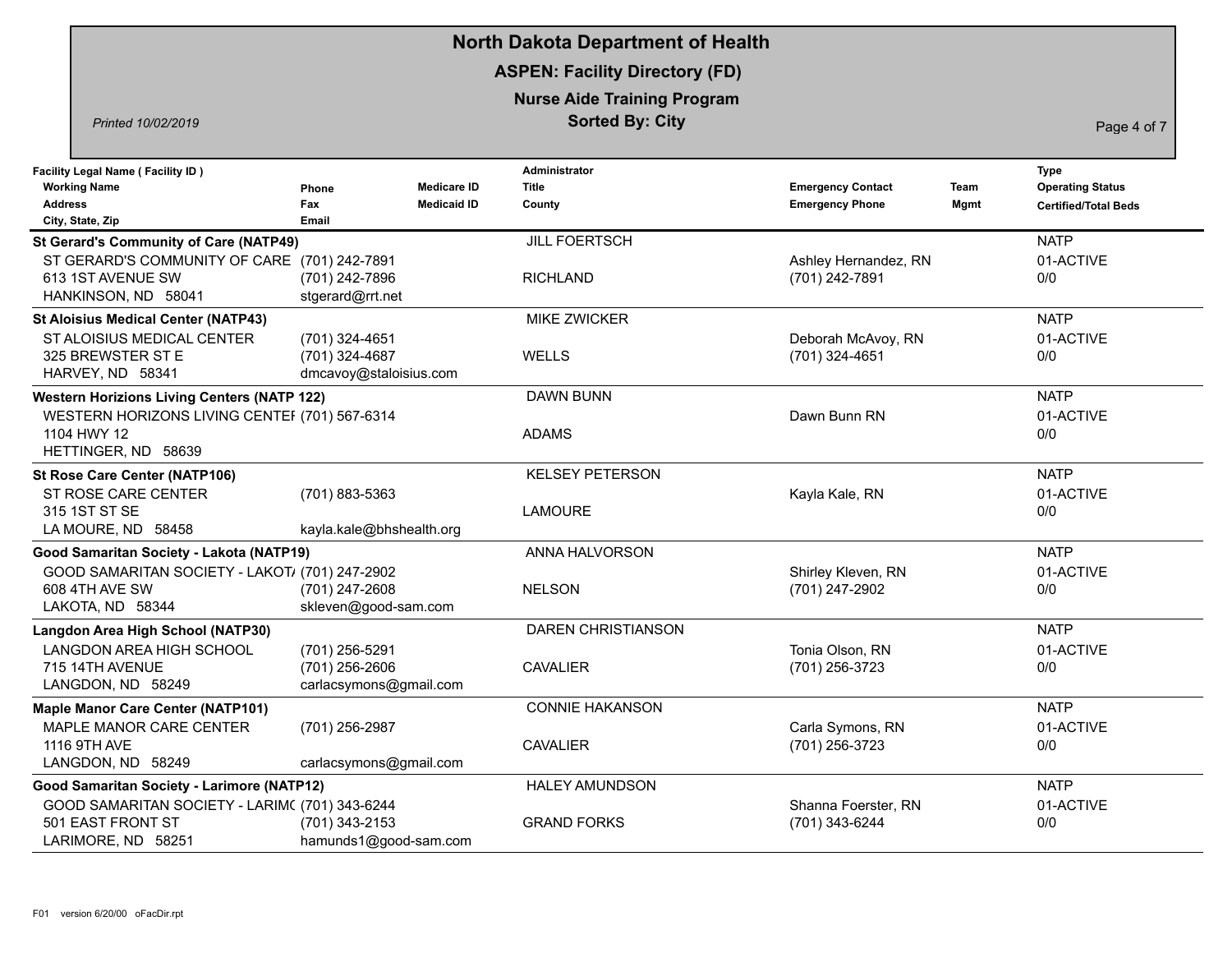|                                                                                                                                                            |                                                                   | <b>North Dakota Department of Health</b>                     |                                                    |              |                                                                |
|------------------------------------------------------------------------------------------------------------------------------------------------------------|-------------------------------------------------------------------|--------------------------------------------------------------|----------------------------------------------------|--------------|----------------------------------------------------------------|
|                                                                                                                                                            |                                                                   | <b>ASPEN: Facility Directory (FD)</b>                        |                                                    |              |                                                                |
| Printed 10/02/2019                                                                                                                                         |                                                                   | <b>Nurse Aide Training Program</b><br><b>Sorted By: City</b> |                                                    |              | Page 5 of 7                                                    |
| <b>Facility Legal Name (Facility ID)</b><br><b>Working Name</b><br><b>Address</b><br>City, State, Zip                                                      | <b>Medicare ID</b><br>Phone<br>Fax<br><b>Medicaid ID</b><br>Email | <b>Administrator</b><br><b>Title</b><br>County               | <b>Emergency Contact</b><br><b>Emergency Phone</b> | Team<br>Mgmt | Type<br><b>Operating Status</b><br><b>Certified/Total Beds</b> |
| North Dakota Veterans Home (NATP92)<br>NORTH DAKOTA VETERANS HOME<br>1600 VETERAN'S DRIVE<br>LISBON, ND 58054                                              | (701) 683-6517<br>nkrasmusson@nd.gov                              | <b>MARK JOHNSON</b><br><b>RANSOM</b>                         | Norma Rasmusson RN                                 |              | <b>NATP</b><br>01-ACTIVE<br>0/0                                |
| Parkside Lutheran Home (NATP105)<br>PARKSIDE LUTHERAN HOME<br>501 3RD AVE W<br>LISBON, ND 58054                                                            | (701) 683-5239<br>timk@drtel.net                                  | <b>TIM KENNEDY</b><br><b>RANSOM</b>                          | Carol McNeal RN                                    |              | <b>NATP</b><br>01-ACTIVE<br>0/0                                |
| Dakota Travel Nurse Inc (NATP95)<br>DAKOTA TRAVEL NURSE INC<br>1200 COLLINS AVE<br>MANDAN, ND 58554                                                        | (701) 391-3621<br>(701) 663-8312<br>dtncnaclass@gmail.com         | <b>JAMIE FLECK</b><br><b>MORTON</b>                          | Judy Dalzell, RN<br>(701) 391-3621                 |              | <b>NATP</b><br>01-ACTIVE<br>0/0                                |
| Traill-Steele Affordable Rural Coalition for Health Board (NATP35)<br>TRAILL-STEELE AFFORDABLE RURAL (701) 788-4702<br>330 3RD ST NE<br>MAYVILLE, ND 58257 | mjerdmann@rrv.net                                                 | <b>MELVIN ERDMANN</b><br><b>TRAILL</b>                       | <b>Melvin Erdmann</b><br>(701) 788-4702            |              | <b>NATP</b><br>01-ACTIVE<br>0/0                                |
| <b>Trinity Homes (NATP21)</b><br><b>TRINITY HOMES</b><br>305 8TH AVENUE NE<br>MINOT, ND 58701                                                              | (701) 857-5800<br>(701) 857-5908                                  | RHONDA WALTER<br><b>WARD</b>                                 | Deanna Ness<br>(701) 857-5904                      |              | <b>NATP</b><br>01-ACTIVE<br>0/0                                |
| <b>Burdick Job Corps Center (NATP51)</b><br><b>BURDICK JOB CORPS CENTER</b><br>1500 UNIVERSITY AVE WEST<br>MINOT, ND 58703                                 | (701) 857-3376<br>(701) 839-4319<br>lamons.talandra@jobcorps.org  | Dr. WILLIAM ALLEN<br><b>WARD</b>                             | <b>Talandra Lamons</b><br>(701) 857-3376           |              | <b>NATP</b><br>01-ACTIVE<br>0/0                                |
| <b>Magic City Campus (NATP55)</b><br><b>MAGIC CITY CAMPUS</b><br>1100 11TH AVENUE SW<br>MINOT, ND 58701                                                    | (701) 857-4526<br>(701) 857-4521<br>makeller@srt.com              | <b>SCOTT FAUL</b><br><b>WARD</b>                             | Mary Kay Keller, RN<br>(701) 857-4526              |              | <b>NATP</b><br>01-ACTIVE<br>0/0                                |
| Good Samaritan Society - Mohall (NATP57)<br>GOOD SAMARITAN SOCIETY - MOHAL (701) 756-6831<br>602 E MAIN ST<br>MOHALL, ND 58761                             | (701) 756-6357<br>dolson2@good-sam.com                            | <b>WADE PETERSON</b><br><b>RENVILLE</b>                      | Deanna Reed Olson, RN<br>(701) 756-6831            |              | <b>NATP</b><br>01-ACTIVE<br>0/0                                |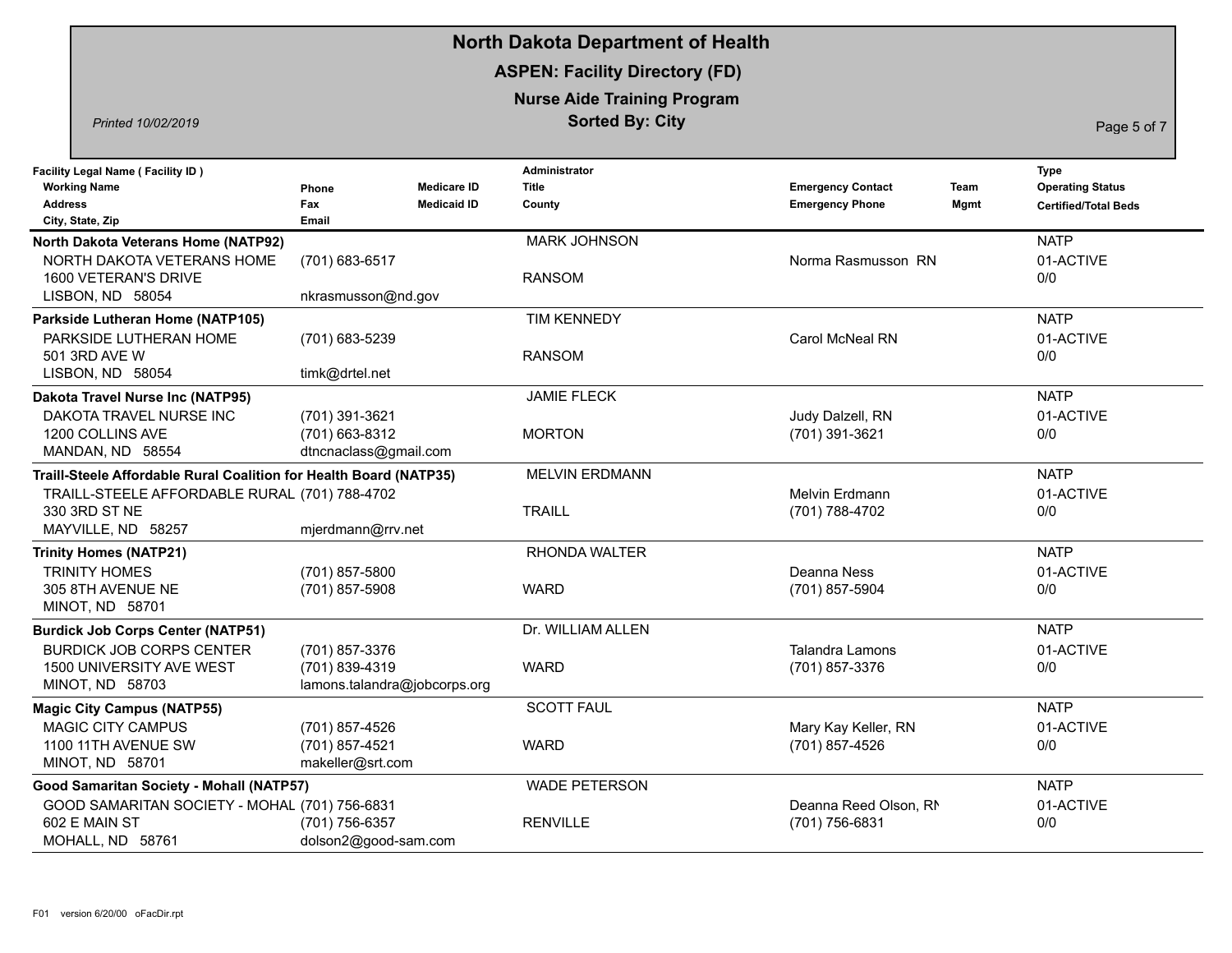|                                                                                                       |                                                                     | <b>North Dakota Department of Health</b>                     |                                                    |              |                                                                |
|-------------------------------------------------------------------------------------------------------|---------------------------------------------------------------------|--------------------------------------------------------------|----------------------------------------------------|--------------|----------------------------------------------------------------|
|                                                                                                       |                                                                     | <b>ASPEN: Facility Directory (FD)</b>                        |                                                    |              |                                                                |
| Printed 10/02/2019                                                                                    |                                                                     | <b>Nurse Aide Training Program</b><br><b>Sorted By: City</b> |                                                    |              | Page 6 of 7                                                    |
| <b>Facility Legal Name (Facility ID)</b><br><b>Working Name</b><br><b>Address</b><br>City, State, Zip | <b>Medicare ID</b><br>Phone<br><b>Medicaid ID</b><br>Fax<br>Email   | <b>Administrator</b><br><b>Title</b><br>County               | <b>Emergency Contact</b><br><b>Emergency Phone</b> | Team<br>Mgmt | Type<br><b>Operating Status</b><br><b>Certified/Total Beds</b> |
| <b>Good Samaritan Society - Mott (NATP52)</b>                                                         |                                                                     | <b>HELEN WICHMAN</b>                                         |                                                    |              | <b>NATP</b>                                                    |
| GOOD SAMARITAN SOCIETY - MOTT<br>401 MILLIONAIRE AVENUE<br>MOTT, ND 58646                             | (701) 824-3222<br>(701) 824-2828<br>jolson31@good-sam.com           | <b>HETTINGER</b>                                             | Jodi Olson, RN<br>(701) 824-3222                   |              | 01-ACTIVE<br>0/0                                               |
| <b>Napoleon Care Center (NATP36)</b>                                                                  |                                                                     | <b>RICHARD REGNER</b>                                        |                                                    |              | <b>NATP</b>                                                    |
| NAPOLEON CARE CENTER<br>311 E 4TH ST<br>NAPOLEON, ND 58561                                            | (701) 754-2381<br>(701) 754-2384<br>socialservices.ncc@bektel.com   | <b>LOGAN</b>                                                 | Connie Weigel RN<br>(701) 754-2381                 |              | 01-ACTIVE<br>0/0                                               |
| Nueta Hidatsa Sahnish College (NATP117)                                                               |                                                                     | Dr TWYLA BAKER-DEMARAY                                       |                                                    |              | <b>NATP</b>                                                    |
| NUETA HIDATSA SAHNISH COLLEGE<br>220 COLLEGE DRIVE<br>NEW TOWN, ND 58763                              | (701) 627-8089<br>ddorva@nhsc.edu                                   | <b>MOUNTRAIL</b>                                             | Dena Dorval, RN<br>(701) 627-8089                  |              | 01-ACTIVE<br>0/0                                               |
| Good Samaritan Society - Oakes (NATP47)                                                               |                                                                     | <b>DAVID CARDA</b>                                           |                                                    |              | <b>NATP</b>                                                    |
| GOOD SAMARITAN SOCIETY - OAKES (701) 742-3274<br>213 N 9TH ST<br>OAKES, ND 58474                      | (701) 742-3317<br>jbuske@good-sam.com                               | <b>DICKEY</b>                                                | Joan Buske RN<br>(701) 742-3274                    |              | 01-ACTIVE<br>0/0                                               |
| <b>Heart Of America Medical Center (NATP18)</b>                                                       |                                                                     | PATRICK BRANCO                                               |                                                    |              | <b>NATP</b>                                                    |
| HEART OF AMERICA MEDICAL CENTE (701) 776-5261<br>800 SOUTH MAIN AVE<br>RUGBY, ND 58368                | (701) 776-5448<br>rhershey@hamc.com                                 | <b>PIERCE</b>                                                | Rebecca Hershey, RN<br>(701) 776-5261              |              | 01-ACTIVE<br>0/0                                               |
| <b>Giving Hearts Home Care Llc (NATP115)</b>                                                          |                                                                     | <b>CARLY LUMLEY</b>                                          |                                                    |              | <b>NATP</b>                                                    |
| GIVING HEARTS HOME CARE LLC<br><b>PO BOX 371</b><br>STANLEY, ND 58784                                 | (701) 313-0229                                                      | <b>MOUNTRAIL</b>                                             | Carly Lumley RN<br>(701) 313-0229                  |              | 01-ACTIVE<br>0/0                                               |
| <b>Sheyenne Care Center (NATP03)</b>                                                                  |                                                                     | <b>CRAIG CHRISTIANSON</b>                                    |                                                    |              | <b>NATP</b>                                                    |
| SHEYENNE CARE CENTER<br>979 CENTRAL AVENUE N<br>VALLEY CITY, ND 58072                                 | (701) 845-8222<br>(701) 845-8270<br>nicole.kvalnes@smphs.org        | <b>BARNES</b>                                                | Nicole Kvalnes, RN<br>(701) 845-8222               |              | 01-ACTIVE<br>0/0                                               |
| <b>Williston Senior High School (NATP54)</b>                                                          |                                                                     | <b>JASON GERMUNDSON</b>                                      |                                                    |              | <b>NATP</b>                                                    |
| WILLISTON SENIOR HIGH SCHOOL<br>PO BOX 1407<br>WILLISTON, ND 58801                                    | (701) 572-0967<br>(701) 572-5449<br>pat.axtman@willistonschools.org | <b>WILLIAMS</b>                                              | Pat Axtman<br>(701) 572-0967                       |              | 01-ACTIVE<br>0/0                                               |